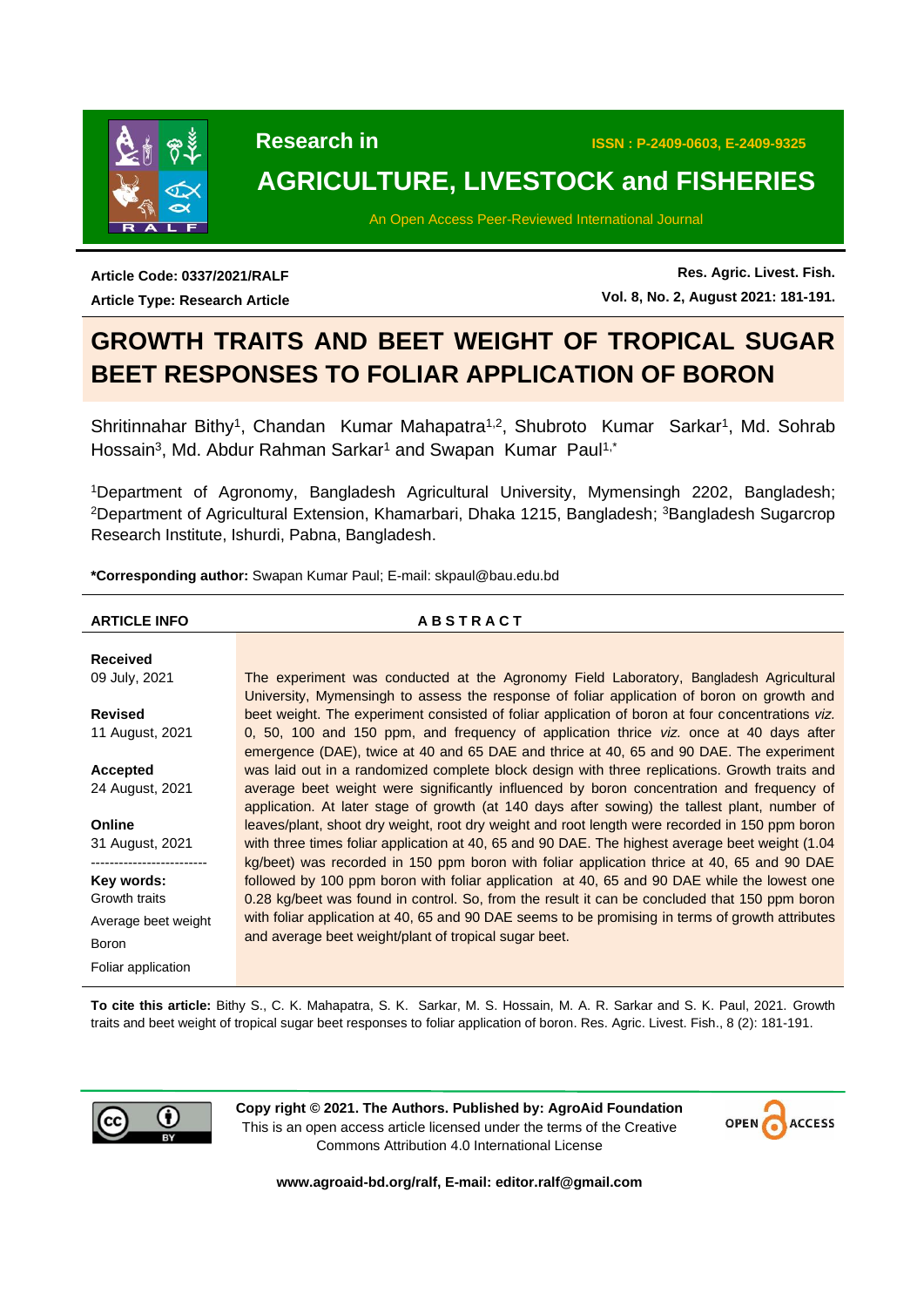## **INTRODUCTION**

 Sugar beet (*Beta vulgaris* L.) is a biennial root crop which develops leaf rosette and a beet in the first year and then flowers in the second year. Sugar reserves are stored in the sugar beet root during the first growing season for an energy source during overwintering. The roots are harvested for sugar at the end of the first growing season. Sugar beet is a crop of temperate region but now-a-days this crop is successfully grown in tropical and subtropical countries during the winter season. Sugar beet is one of the most important sugar crops worldwide which provides 30% of the world's sugar (Dom et al., 2014; Paul et al., 2018). According to FAO (2021), sugar beet covers 4.61 million ha and produced 278.50 million tons sugar in the world where production share of sugar beet by region are Europe (69.8%), Asia (14.9%), Americas (10.1%) and Africa (5.1%) in the year 2019. In Bangladesh, sugar beet is a newly introduced crop which has been successfully grown with some challenges (Bithy et al., 2020). Sugar beet seems to be an encouraging sugar crop due to its short duration, less requirement of water, higher yield and high sucrose content compared to sugarcane.

 Boron participates in the carbohydrate metabolism, directly influencing plant development and indirectly affecting the efficiency of photosynthesis (Cakmak and Römheld, 1997). The main symptoms of B deficiency in sugar beet include death of the growing point and develop secondary buds in the root neck with development of a black rottenness at the heart (called heart disease) of the root (Blevins and Lukaszewski, 1998). Boron requirement of sugar beet is higher compared to other field crops (Tlili et al., 2018). Continuous supply of B for the plant development is required (Gupta, 1979). Production and translocation of sugars are linked to actively growing parts and developing roots of sugar beet (Barker and Pilbeama, 2007). Foliar application of boron lead to higher yield and better quality compared to the time using boric acid in soil. Bithy et al. (2020) reported that increased rate and frequency of foliar application of boron suppressed crown rot incidence and enhanced beet yield and juice quality. Spraying sugar beets with 0.5 kg B/ha increased the concentration of boron in leaves of sugar beet and led to higher yields (Dordas et al., 2007). Enan et al. (2016) observed that foliar application of 100 ppm boron increased beet weight/plant, beet and sugar yields, and boron contents in leaves and roots at harvest. Foliar application of boron  $@$  0.20 to 0.25 g L<sup>-1</sup> increased beet yield and juice quality when applied twice at 80 and 110 days after planting (Abbas et al., 2014). The above results support that foliar application of boron influence the performance of sugar beet. Therefore, this study was undertaken to evaluate the effects of different concentrations and application times of boron on vegetative and quantitative aspects of sugar beet grown in Old Brahmaputra Floodplain soil of Bangladesh.

## **MATERIALS AND METHODS**

### **Experimental Site and Experimentation**

The research work was done at the Agronomy Field Laboratory, Bangladesh Agricultural University, Mymensingh, Bangladesh. The experimental site (24°75' N latitude and 90°50' E longitude at an elevation of 18 m above the sea level) belongs to the Old Brahmaputra Floodplain Agro-ecological Zone (AEZ-9) having non-calcareous dark gray floodplain soils (UNDP and FAO, 1988). The experimental plot is medium high land having silty-loam texture with pH 6.9, EC (electrical conductivity) 0.4 ds/m, OC (organic carbon) 1.00%, N 0.09%, P 1.60 ppm, K 0.10% meq/100g soil, Ca 8.30 meq/100 g soil, Mg 3.29 meq/100 g soil, S 2.98 ppm, Zn 0.21 ppm and B 0.23 ppm. The experimental area was under the sub-tropical climate with temperature 12.16°C to 31.69 °C, relative humidity 67.76 % to 83% and total rainfall 0.00 mm to 66.80 mm during experimentation. The experiment comprised four foliar application of boron concentrations viz. 0 ppm  $(B_0)$  50 ppm  $(B_1)$ , 100 ppm  $(B_2)$ , 150 ppm  $(B_3)$  and three application times viz. once at 40 days after emergence  $(T_1)$ , twice at 40 and 65 days after emergence  $(T_2)$  and thrice at 40, 65 and 90 days after emergence  $(T_3)$ . The experiment was laid out in a factorial randomized complete block design with three replications. The size of the unit plot was  $5.0 \text{ m}^2$ (2.5 m × 2.0 m). The distance between two adjacent plots was 0.5 m and plant to plant distances was 0.2 m.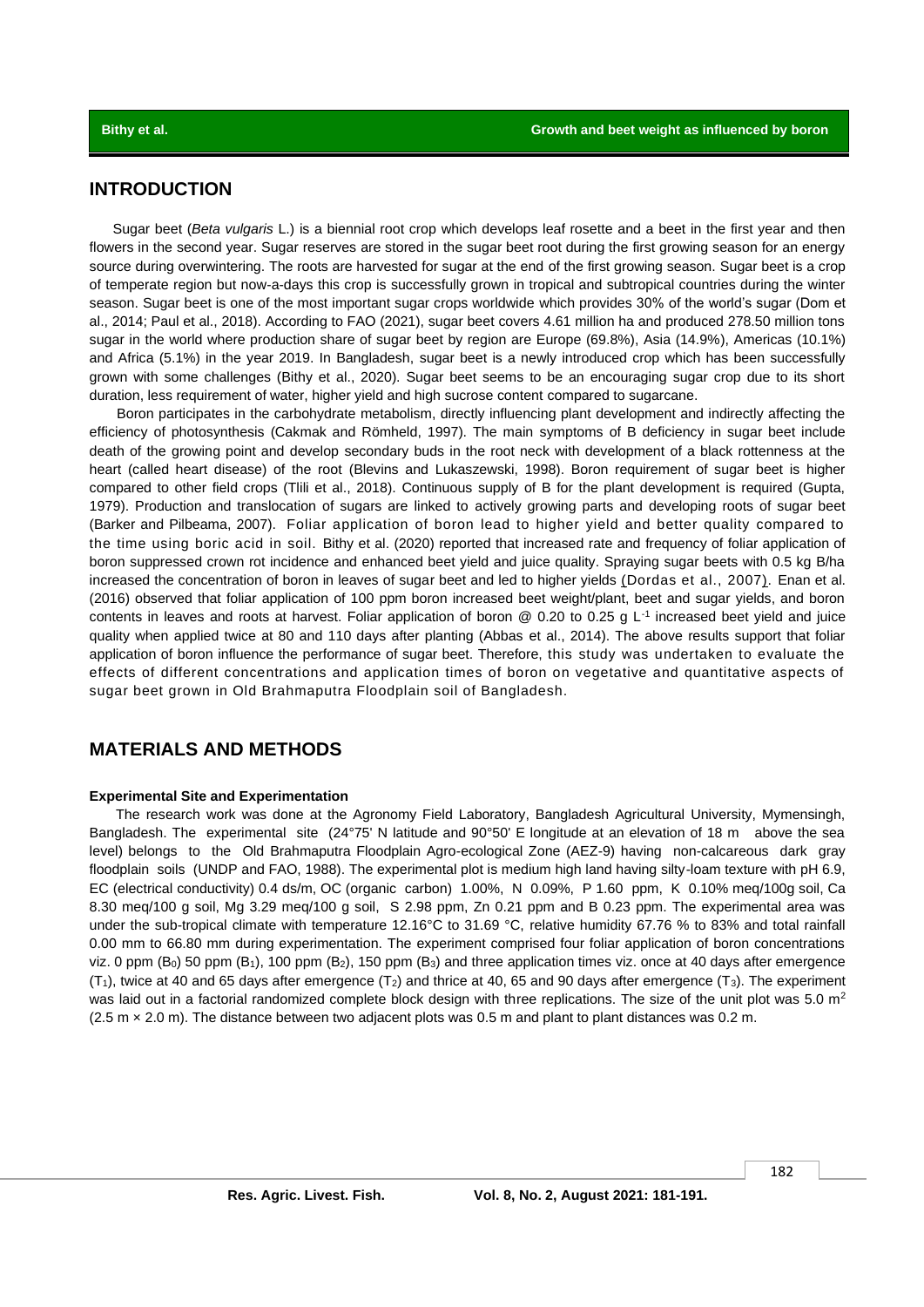### **Crop Husbandry**

The land was fertilized with urea, triple super phosphate (TSP), muriate of potash (MoP), gypsum and zinc sulphate @ of 260, 100, 225, 100 and 10 kg ha<sup>-1</sup>, respectively. One third urea, total amount of triple super phosphate, muriate of potash, gypsum and zinc sulphate were applied at final land preparation and mixed well with soil. Two-third urea was applied in two equal splits at 40 and 70 days after sowing (DAS). Tropical sugar beet variety 'KWS Allayana' was used as test crop for the study. Seeds were sown on 23 November 2018 (after soaking in water) in rows on the ridge with 50 cm x 20 cm spacing @ two seeds hill-1 for protecting the germination failure two seeds were placed in a hill on the ridge of the experimental plot. Some seeds were broadcasted separately by the side of the experimental field for necessary gap filling operation. Intercultural operations were done as and when necessary. Special precaution was taken during weeding in the early stage because in the early stage the seedlings were less vigorous, soft, and thin. Four hand weeding were done very carefully with "*niri*" at 15, 30, 45 and 60 DAS. The optimum plant population was maintained by thinning in each plot as two seeds were placed hill<sup>-1</sup>. Thinning and earthing-up were done at 35 and 60 DAS, respectively. Plants were infected by *Sclerotium* root rot disease at seedling and later stages of growth which was controlled by spraying Amister top 0.5ml L- $1$  water + Provax 1g L $1$  water at 15 days interval. At early stages of growth seedlings were infested by the caterpillar of cutworm (*Agrotis ipsilon*) while leaf eating caterpillar (*Spodoptera litura*) attacked in later stages. Sevin dust (500 g) was used with 5 kg wheat bran and *citagoor* 1 kg for cutworm, and Pheromone trap (commercial name: Spodo-Lure, generic name: (Z, E)-9, 11 Tetradecadien-1-yl acetate 97.52% w/w) was used to control the lepidopteran insect (leaf eater).

### **Data collection**

Five plants (excluding border hills) were selected randomly from each plot and marked by bamboo stick to collect data on plant height and leaf number. The height was measured from the base of the plant to the tip of the tallest leaf and number of leaves was recorded at every 25 days interval beginning at 40 DAS up to 140 DAS. The mean values of 5 plants for each plot were determined. Two plants were uprooted carefully and measured their root length then the leaves and roots were separated and packed in labeled brown paper bags and dried in the oven at 85±5°C for 72 h until constant weight was reached. The samples were weighed carefully after oven drying to measure the dry weight of shoots and roots. The harvesting was done at full maturity of beets at 165 DAS. After harvesting, ten plants were selected randomly then washed and cleaned by removing dead and dried leaves and soil adhering to beets. The beets were weight and adapted to average beet weight (kg/beet).

### **Statistical Analysis**

Data were analyzed using the analysis of variance (ANOVA) technique with the help of computer package program MSTAT-C and mean differences were adjudged by Duncan's Multiple Range Test (Gomez and Gomez, 1984).

# **RESULTS AND DISCUSSION**

### **Plant height**

Plant height was significantly influenced by the interaction between boron concentration and time of application at all sampling dates (Table 1). The plant height progressively increased over time attaining the highest at final sampling date (140 DAS). At 40 DAS (before the first treatment application) the tallest plant (17.17 cm) was recorded in  $B_1 \times T_1$  (50 ppm boron x foliar application once at 40 DAE) that was at par with  $B_3 \times T_3$  (150 p pm boron x foliar application thrice at 40, 60 and 90 DAE) and  $B_2 \times T_2$  (100 ppm boron  $\times$  foliar application twice at 40 and 60 DAE) and the shortest plant (14.00 cm) was recorded in B<sub>0</sub> x T<sub>3</sub> (0 ppm boron x foliar application thrice at 40, 60 and 90 DAE) that was at par with B<sub>3</sub> x T<sub>2</sub> and B<sub>1</sub>  $\times$  T<sub>3</sub> while at 140 DAS the tallest plant (56.75 cm) was obtained in B<sub>3</sub>  $\times$  T<sub>3</sub> (150 ppm boron  $\times$  foliar application thrice at 40, 60 and 90 DAE) and the smallest plant was obtained in  $B_0 \times T_3$  (0 ppm boron  $\times$  foliar application thrice at 40, 60 and 90 DAE) (Table 1). The increase in plant height by boron concentration and different application time could be attributed to the stimulating effect of boron on growth process as well as plant height. These result is in harmony with that of Abido (2012) who reported that the advantage of boron application could be the function of boron in increasing plant metabolism, development and growth.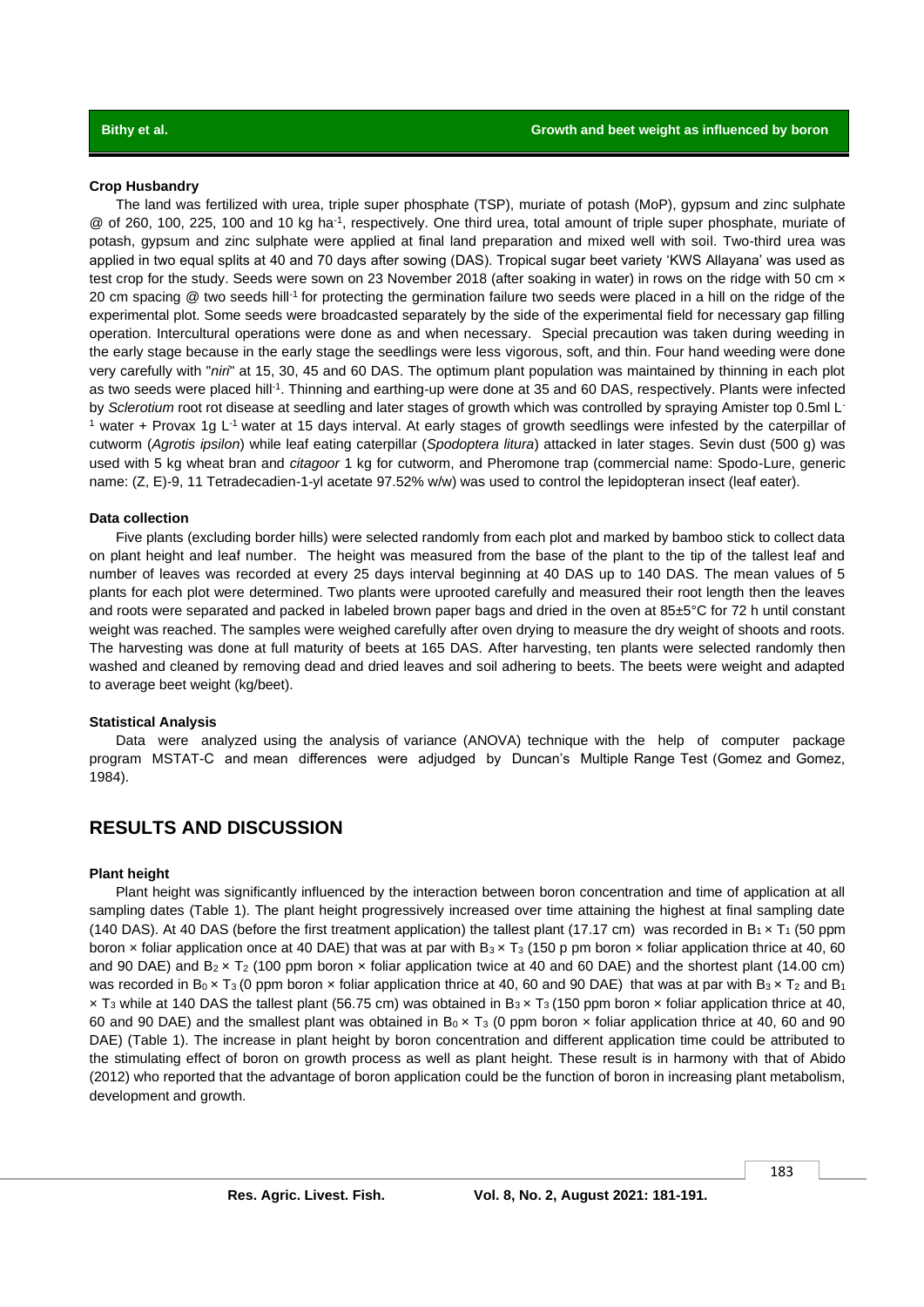**Table 1.** Interaction effects between boron concentration and frequency of application on plant height at different days after sowing of sugar beet

| Interaction                                               | Plant height (cm)<br>Days after sowing (DAS) |            |              |              |              |  |
|-----------------------------------------------------------|----------------------------------------------|------------|--------------|--------------|--------------|--|
| (Concentration of<br>boron x frequency of<br>application) |                                              |            |              |              |              |  |
|                                                           | 40                                           | 65         | 90           | 115          | 140          |  |
| $B_0 \times T_1$                                          | 15.00d                                       | 29.25cde   | 36.25f       | 37.46d       | 38.25d       |  |
| $B_1 \times T_1$                                          | 17.17a                                       | 31.42abcd  | 42.00de      | 42.50c       | 45.83c       |  |
| $B_2 \times T_1$                                          | 15.33cd                                      | 31.67abcd  | 42.42d       | 43.96bc      | 47.78c       |  |
| $B_3 \times T_1$                                          | 16.17 <sub>bc</sub>                          | 30.50abcde | 39.83e       | 46.92b       | 47.88c       |  |
| $B_0 \times T_2$                                          | 15.25cd                                      | 25.42ef    | 33.00g       | 30.96e       | 38.04d       |  |
| $B_1 \times T_2$                                          | 15.00d                                       | 28.67cdef  | 40.08e       | 44.17bc      | 46.04c       |  |
| $B_2 \times T_2$                                          | 16.67ab                                      | 35.25a     | 47.67ab      | 50.79a       | 51.33b       |  |
| $B_3 \times T_2$                                          | 14.42de                                      | 29.62bcde  | 45.75bc      | 50.67a       | 53.71b       |  |
| $B_0 \times T_3$                                          | 14.00e                                       | 23.50f     | 29.83h       | 31.46e       | 33.29e       |  |
| $B_1 \times T_3$                                          | 14.58de                                      | 27.17def   | 36.50f       | 45.17bc      | 51.34b       |  |
| $B_2 \times T_3$                                          | 16.00bc                                      | 33.25abc   | 43.92cd      | 52.67a       | 52.84b       |  |
| $B_3 \times T_3$                                          | 16.67ab                                      | 34.92ab    | 48.58a       | 53.58a       | 56.75a       |  |
| Sx                                                        | 0.293                                        | 1.65       | 0.730        | 1.12         | 1.02         |  |
| Level of sig.                                             | $\star\star$                                 | $\star$    | $\star\star$ | $\star\star$ | $\star\star$ |  |
| CV (%)                                                    | 3.27                                         | 9.53       | 3.12         | 4.41         | 3.75         |  |

In a column, figures with same letter (s) or without letter do not differ significantly whereas figures with dissimilar letter differ significantly (as per DMRT)

\*\* =Significant at 1% level of probability NS= Not significant  $B_0 = 0$  ppm,  $B_1 = 50$  ppm,  $B_2 = 100$  ppm,  $B_3 = 150$  ppm

 $T_1$  = Once at 40 days after emergence

 $T_2$  = Twice at 40 and 65 days after emergence

 $T_3$  =Thrice at 40, 65 and 90 days after emergence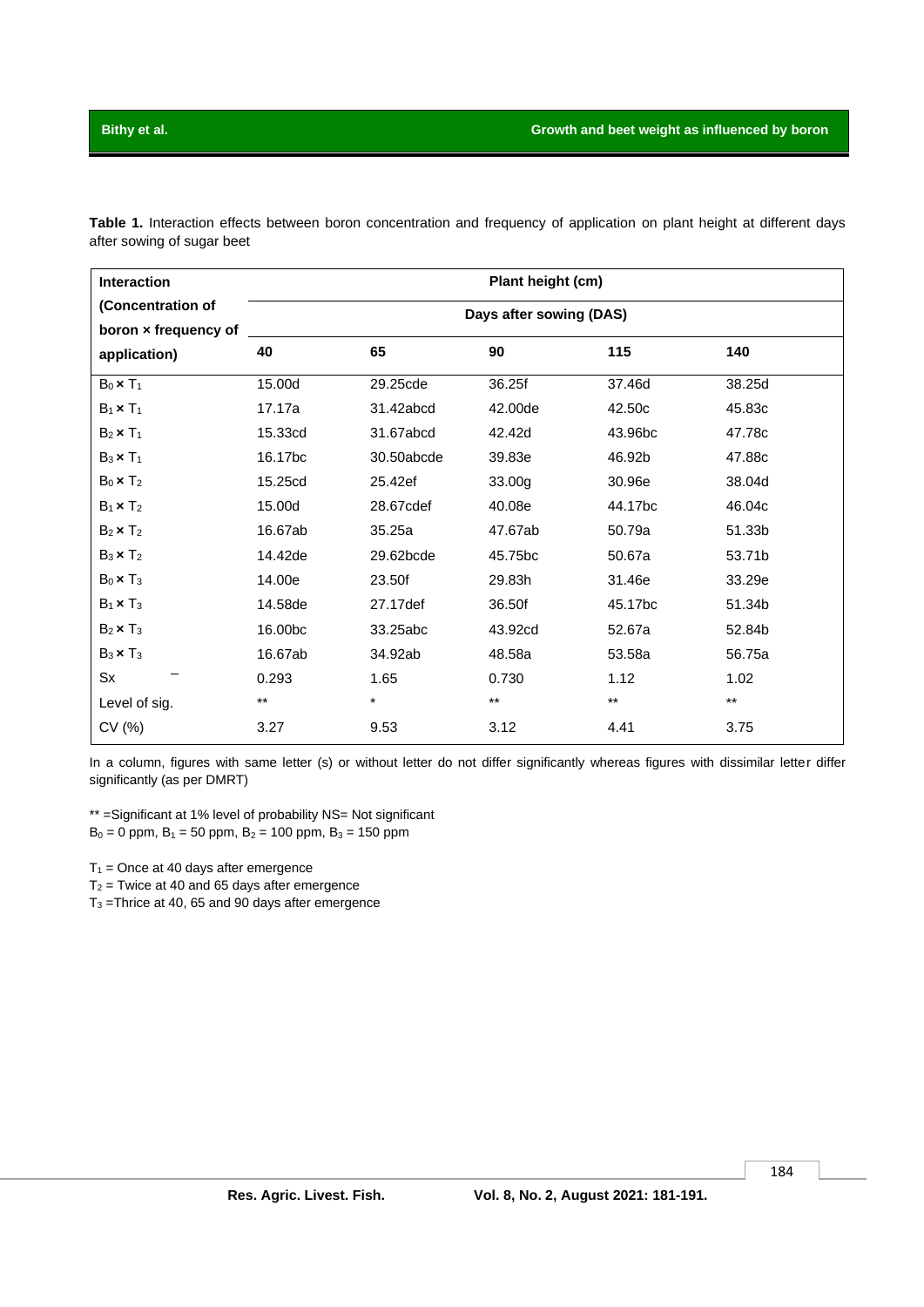### **Number of leaves/plant**

Interaction effects between boron concentration and application frequency had a significant effect on the leaf number of tropical sugar beet. The number of leaves plant<sup>-1</sup> increased in course of time and the highest peak reached at 115 DAS and thereafter declined (Table 2). The highest leaf number at 115 DAS (31.83) was recorded in B<sub>2</sub> × T<sub>3</sub> (100 ppm boron × foliar application thrice at 40, 60 and 90 DAE) while the lowest leaf number (19.08) was recorded in B<sub>0</sub>  $\times$  T<sub>3</sub> (0 ppm boron  $\times$  foliar application thrice at 40, 60 and 90 DAE) (Table 2). These results may be due to role of boron element in cell elongation and subsequently its role for the formation of new leaves, where it was found that beet plants suffer from boron deficiency had smaller, stiff and thick leaves. Moreover, boron has an active role in translation of assimilation product of the leaves and roots. Similar results were reported by Kristek et al. (2006) and Abbas et al. (2014).

**Interaction (Concentration of boron × frequency of application) Number of leaves plant-1 Days after sowing (DAS) 40 65 90 115 140** B0 **×** T<sup>1</sup> 6.75bc 10.50ef 14.42d 20.75e 15.67fg B1 **×** T<sup>1</sup> 6.91ab 11.25cd 18.08b 23.50d 18.58e B2 **×** T<sup>1</sup> 6.83ab 11.83bc 16.67c 30.50a 18.58e B<sub>3</sub> **×** T<sub>1</sub> 6.33c 11.17de 19.08ab 22.83d 16.17fg B0 **×** T<sup>2</sup> 6.91ab 10.33f 14.00d 23.33d 15.17g B1 **×** T<sup>2</sup> 6.50bc 10.50ef 15.58c 23.17d 18.50e B2 **×** T<sup>2</sup> 6.91ab 12.50a 18.58b 26.33c 20.67d B3 **×** T<sup>2</sup> 6.50bc 10.67def 19.83a 27.08bc 22.25bc B0 **×** T<sup>3</sup> 6.33c 9.25g 10.00e 19.08f 16.50f B1 **×** T<sup>3</sup> 6.66bc 10.75def 14.00d 28.1b 21.42cd B2 **×** T<sup>3</sup> 7.25a 12.25ab 20.08a 31.83a 22.92b B3 **×** T<sup>3</sup> 6.67bc 11.08de 20.17a 28.08b 24.08a Sx 0.132 0.215 0.393 0.498 0.389 Level of sig. \*\* \*\* \*\* \*\* \*\* CV (%) 3.39 3.37 4.07 3.40 3.51

Table 2. Interaction effects between boron concentration and frequency of application on number of leaves plant<sup>1</sup> at different days after sowing of sugar beet

In a column, figures with same letter (s) or without letter do not differ significantly whereas figures with dissimilar letter differ significantly (as per DMRT)

\*\* =Significant at 1% level of probability NS= Not significant  $B_0 = 0$  ppm,  $B_1 = 50$  ppm,  $B_2 = 100$  ppm,  $B_3 = 150$  ppm

 $T_1$  = Once at 40 days after emergence

 $T_2$  = Twice at 40 and 65 days after emergence

 $T_3$  =Thrice at 40, 65 and 90 days after emergence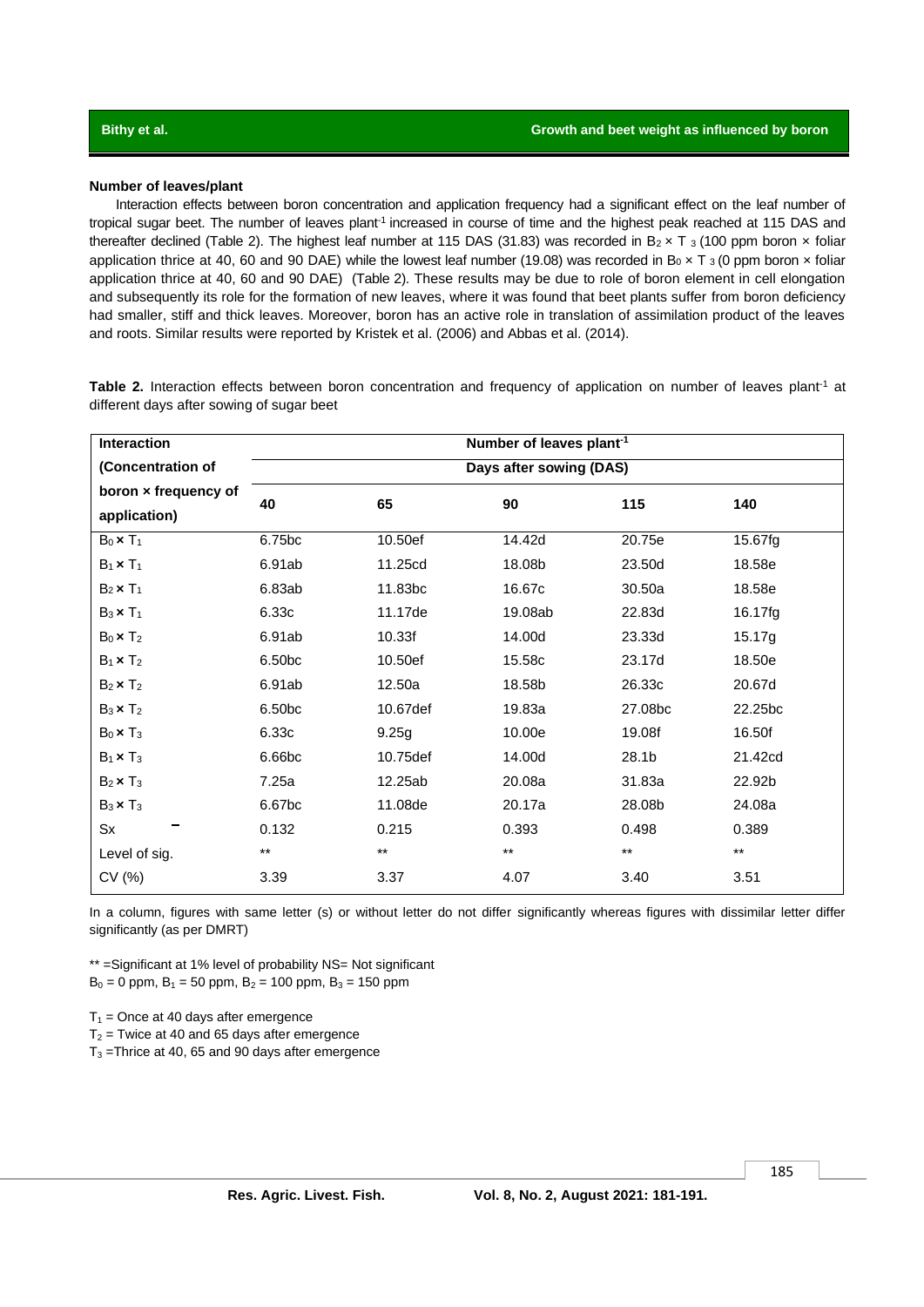### **Shoot dry weight/plant**

Shoot dry weight of tropical sugar beet was significantly influenced by the interaction between boron concentration and time of application at all sampling dates (Table 3). The shoot dry weight progressively increased over time attaining the highest at final sampling date (140 DAS). At 140 DAS, the highest shoot dry weight (133.50 g) was obtained in  $B_2 \times T_3$ (100 ppm boron x foliar application thrice at 40, 65 and 90 DAE) which was at par with (132.60 g)  $B_3 \times T_1$  (150 ppm boron  $\times$ foliar application once at 40 DAE),  $B_3 \times T_3$  (150 ppm boron  $\times$  foliar application thrice at 40, 65 and 90 DAE),  $B_1 \times T_2$  (50 ppm boron x foliar application twice at 40 and 65 DAE), B<sub>3</sub> x T<sub>2</sub> (150 ppm boron x foliar application twice at 40 and 65 DAE) and the lowest shoot dry weight (84.93 g) was obtained in  $B_0 \times T_3$  (0 ppm boron  $\times$  foliar application thrice at 40, 65 and 90 DAE) (Table 3). Armin and Asgharipour (2012) found that increasing the dose of boron significantly increased top dry weight. Successive increment of boron increases the foliage yield of sugar beet was reported by Singh (2016).

**Table 3.** Interaction effects between boron concentration and frequency of application on shoot dry weight at different days after sowing of sugar beet

| Interaction<br>(Concentration of     | Shoot dry weight (g)    |                   |                 |         |           |  |  |
|--------------------------------------|-------------------------|-------------------|-----------------|---------|-----------|--|--|
| boron x frequency<br>of application) | Days after sowing (DAS) |                   |                 |         |           |  |  |
|                                      | 40                      | 65                | 90              | 115     | 140       |  |  |
| $B_0 \times T_1$                     | 1.30f                   | 2.60 <sub>g</sub> | 13.28f          | 23.69ef | 100.20d   |  |  |
| $B_1 \times T_1$                     | 1.83d                   | 4.80c             | 16.80de         | 30.56c  | 117.90c   |  |  |
| $B_2 \times T_1$                     | 1.60e                   | 4.53cd            | 20.06c          | 24.03ef | 126.30ab  |  |  |
| $B_3 \times T_1$                     | 1.27f                   | 4.70c             | 12.14fg         | 43.20a  | 132.60a   |  |  |
| $B_0 \times T_2$                     | 1.90cd                  | 3.16fg            | 10.99gh         | 27.95cd | 106.20d   |  |  |
| $B_1 \times T_2$                     | 1.47e                   | 3.96de            | 15.62e          | 22.63f  | 127.80a   |  |  |
| $B_2 \times T_2$                     | 2.13 <sub>b</sub>       | 3.50ef            | 17.17d          | 35.78b  | 119.10bc  |  |  |
| $B_3 \times T_2$                     | 2.03 <sub>bc</sub>      | 7.66a             | 17.75d          | 26.16de | 125.50abc |  |  |
| $B_0 \times T_3$                     | 1.60e                   | 1.96h             | 10.11h          | 17.51g  | 84.93e    |  |  |
| $B_1 \times T_3$                     | 1.30f                   | 4.76c             | 17.90d          | 35.00b  | 102.40d   |  |  |
| $B_2 \times T_3$                     | 1.27f                   | 7.50a             | 24.29b          | 36.95b  | 133.50a   |  |  |
| $B_3 \times T_3$                     | 3.07a                   | 5.60b             | 25.84a          | 34.35b  | 131.50a   |  |  |
| Sx                                   | 0.045                   | 0.207             | 0.501           | 0.956   | 2.62      |  |  |
| Level of sig.                        | $***$                   | $***$             | $^{\star\star}$ | $***$   | $***$     |  |  |
| CV(%)                                | 4.35                    | 7.84              | 5.15            | 5.55    | 3.87      |  |  |

In a column, figures with same letter (s) or without letter do not differ significantly whereas figures with dissimilar letter differ significantly (as per DMRT)

\*\* =Significant at 1% level of probability

 $B_0 = 0$  ppm,  $B_1 = 50$  ppm,  $B_2 = 100$  ppm,  $B_3 = 150$  ppm

 $T_1$  = Once at 40 days after emergence,  $T_2$  = Twice at 40 and 65 days after emergence,  $T_3$  = Thrice at 40, 65 and 90 days after emergence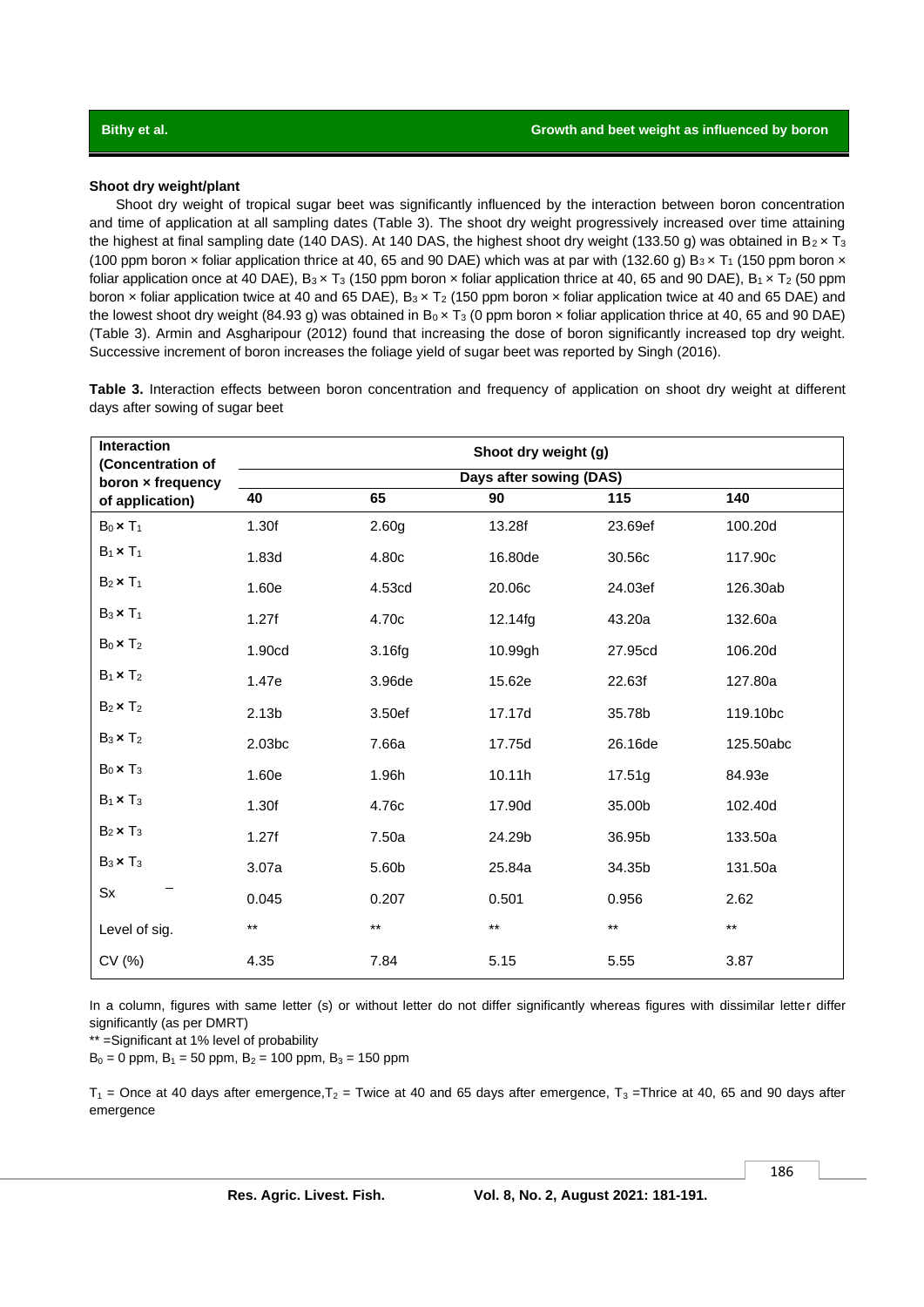### **Root dry weight/plant**

Root dry weight was significantly influenced by the interaction between boron concentration and time of application at all days of sampling (Table 4). The root dry weight was progressively increased over time attaining the highest at final sampling date (140 DAS). At 140 DAS, the highest root dry weight (272.50 g) was obtained in B<sub>3</sub> x T<sub>3</sub> (150 ppm boron x foliar application thrice at 40, 65 and 90 DAE) and the lowest root dry weight (136.70 g) was obtained in  $B_0 \times T_3$  (0 ppm boron x foliar application thrice at 40, 65 and 90 DAE) (Table 4). Boron increase root weight and diameter enhance dry matter accumulation and improve quality of roots that increase sugar yield of sugar beet (Eweida et al., 1994). Similar trend was reported by Saif (1991) who noticed that the concentration of boron significantly increased root dry weight of sugar beet.

**Table 4.** Interaction effects between boron concentration and frequency of application on root dry weight at different days after sowing of sugar beet

| Interaction<br>(Concentration of | Root dry weight (g)     |                   |                 |           |                 |  |  |
|----------------------------------|-------------------------|-------------------|-----------------|-----------|-----------------|--|--|
| boron x frequency                | Days after sowing (DAS) |                   |                 |           |                 |  |  |
| of application)                  | 40                      | 65                | 90              | 115       | 140             |  |  |
| $B_0 \times T_1$                 | 0.70e                   | 1.77h             | 81.76d          | 131.00ef  | 203.40fgh       |  |  |
| $B_1 \times T_1$                 | 0.90d                   | 2.80f             | 108.80c         | 138.60cde | 224.50cde       |  |  |
| $B_2 \times T_1$                 | 1.03bc                  | 2.30 <sub>g</sub> | 92.43d          | 152.00bc  | 235.00cd        |  |  |
| $B_3 \times T_1$                 | 0.43f                   | 2.80f             | 122.60b         | 145.80cd  | 197.20gh        |  |  |
| $B_0 \times T_2$                 | 1.10 <sub>b</sub>       | 2.50fg            | 93.32d          | 129.40ef  | 213.80efg       |  |  |
| $B_1 \times T_2$                 | 0.67e                   | 3.67d             | 116.50bc        | 134.20de  | 218.30def       |  |  |
| $B_2 \times T_2$                 | 0.87d                   | 3.23e             | 146.00a         | 164.20ab  | 229.60cde       |  |  |
| $B_3 \times T_2$                 | 0.97cd                  | 5.93b             | 141.40a         | 162.00ab  | 236.50c         |  |  |
| $B_0 \times T_3$                 | 0.47f                   | 1.13i             | 92.57d          | 105.60g   | 136.70i         |  |  |
| $B_1 \times T_3$                 | 0.50f                   | 5.37c             | 107.20c         | 119.80f   | 188.30h         |  |  |
| $B_2 \times T_3$                 | 0.70e                   | 7.27a             | 143.80a         | 169.20a   | 256.00b         |  |  |
| $B_3 \times T_3$                 | 2.10a                   | 3.50de            | 148.90a         | 172.70a   | 272.50a         |  |  |
| $S_{X}$                          | 0.041                   | 0.102             | 4.06            | 4.54      | 5.50            |  |  |
| Level of sig.                    | $***$                   | $***$             | $^{\star\star}$ | $***$     | $^{\star\star}$ |  |  |
| CV (%)                           | 7.72                    | 4.98              | 6.05            | 5.47      | 4.37            |  |  |

In a column, figures with same letter (s) or without letter do not differ significantly whereas figures with dissimilar letter differ significantly (as per DMRT)

\*\* =Significant at 1% level of probability NS= Not significant  $B_0 = 0$  ppm,  $B_1 = 50$  ppm,  $B_2 = 100$  ppm,  $B_3 = 150$  ppm

 $T_1$  = Once at 40 days after emergence,  $T_2$  = Twice at 40 and 65 days after emergence,  $T_3$  = Thrice at 40, 65 and 90 days after emergence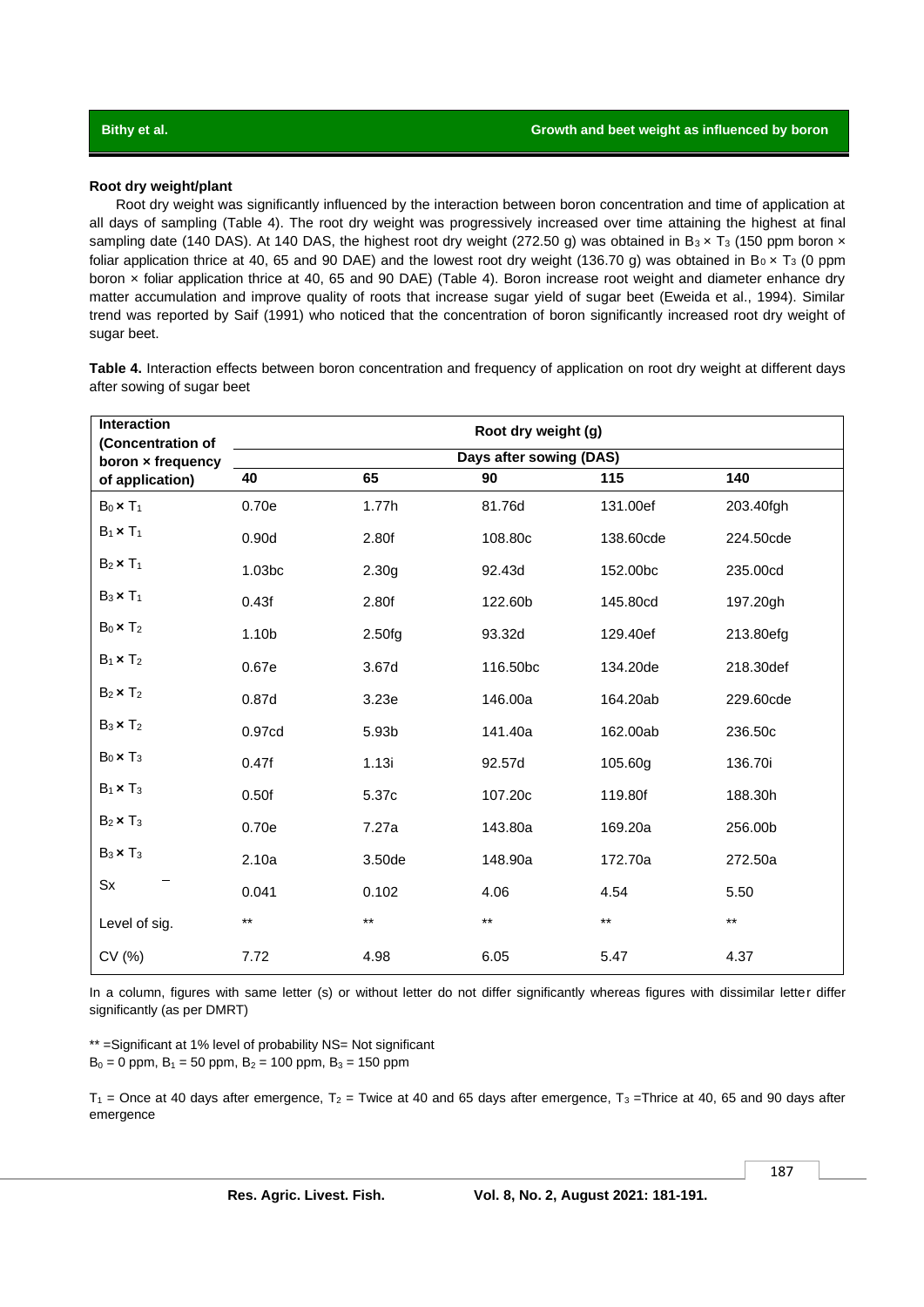### **Root length**

The response of interaction between boron concentration and application frequency on root length did not show a significant variation for all sampling date (Figure 1). The root length ranged from 8.17 cm to 9.67 cm at 65 DAS. Numerically, the lowest root length (8.17 cm) was recorded in  $B_3 \times T_2$  (150 ppm boron  $\times$  foliar application twice at 40 and 65 DAE) and the highest root length (9.67 cm) was recorded in B<sup>2</sup> × T<sup>3</sup> **(**100 ppm boron × foliar application thrice at 40, 60 and 90 DAE). At 140 DAS, the maximum root length (20.83 cm) was observed in B<sub>3</sub> x T<sub>3</sub> (150 ppm boron x foliar application thrice at 40, 65 and 90 DAE) which was as at par (19.67 cm) with  $B_2 \times T_1$  (50 ppm boron  $\times$  foliar application once at 40 DAE). The increase in root length accompanying higher concentration of foliar application of boron might have been due to its role in enzymes activity which facilitates carbohydrate transportation as well as protein synthesis. Similar observations were reported elsewhere (Osman et al., 2003, Enan, 2004, Aly, 2005, Saad, 2005 and Abido, 2012) who mentioned that increasing the concentration of boron significantly increased root length.



**Figure 1.** Effect of interaction between boron concentration and frequency of application on average beet length at different days after emergence. B<sub>0</sub> = 0 ppm, B<sub>1</sub> = 50 ppm, B<sub>2</sub> = 100 ppm, B<sub>3</sub> = 150 ppm, T<sub>1</sub> = Once at 40 days after emergence, T<sub>2</sub> = Twice at 40 and 65 days after emergence,  $T_3$  = Thrice at 40, 65 and 90 days after emergence

### **Beet weight/plant**

The individual beet weight of tropical sugar beet was significantly influenced by the interaction between boron concentration and time of application at harvest (165 days after sowing). Average beet weight gradually increased due to increasing concentration of boron along with its application frequency. The individual beet weight ranged from 0.28–1.04 kg (Figure 2). The highest individual beet weight (1.04 kg) was observed in B<sub>3</sub> x T<sub>3</sub> (150 ppm boron x foliar application thrice at 40, 65 and 90 DAE) which was statistically identical (0.96 kg) with  $B_2 \times T_3$  (100 ppm boron  $\times$  foliar application thrice at 40, 65 and 90 DAE) while the minimum beet weight (0.28 kg) was obtained in  $B_0 \times T_2$  (0 ppm boron  $\times$  foliar application twice at 40 and 65 DAE) which was at par with (0.32 kg) in  $B_0 \times T_3$  (0 ppm boron  $\times$  foliar application thrice at 40, 65 and 90 DAE) and (0.35 kg) in B<sub>0</sub>  $\times$  T<sub>1</sub> (0 ppm boron  $\times$  foliar application once at 40 DAE). This result is an agreement with those conducted by Nemeata Alla (2017) who noted that the interaction between boron fertilization level and its time of application had a significant influence on root fresh weight/plant, and elevated boron application to 100 and/or 150 ppm resulted higher beet weight/plant. Foliar application of boron from early to later growth stage might have increased boron absorption and compensated the boron requirement, and eventually increased average root weight/plant of tropical sugar beet. Higher values of beet fresh weight/plant and other quantitative and quality parameter were increased with increasing boron application up to 200 ppm (Enan, 2011).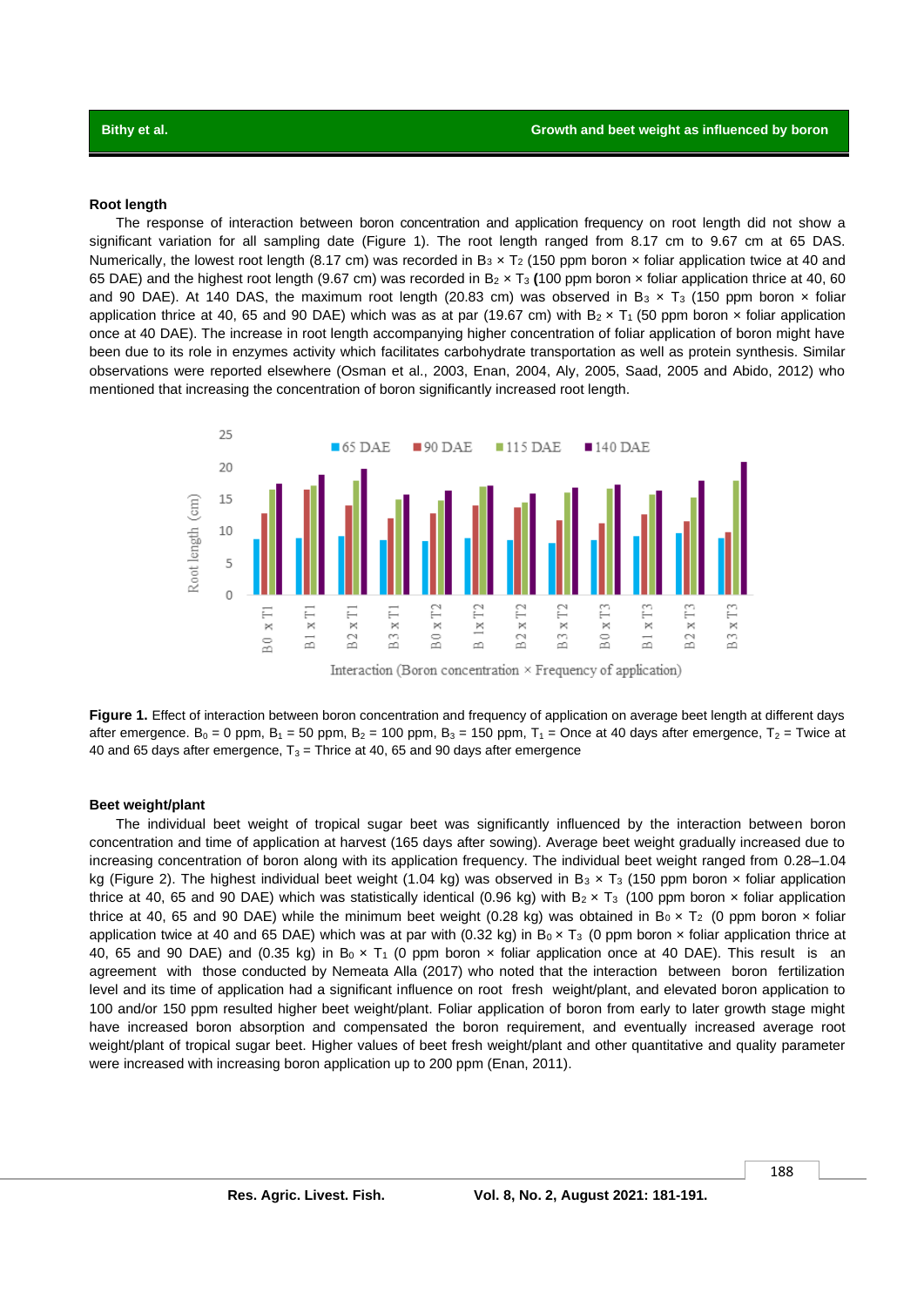**Bithy et al. Growth and beet weight as influenced by boron**



**Figure 2.** Effect of interaction between boron concentration and frequency of application on average beet weight. B<sub>0</sub> = 0 ppm, B<sub>1</sub> = 50 ppm,  $B_2$  = 100 ppm,  $B_3$  = 150 ppm,  $T_1$  = Once at 40 days after emergence,  $T_2$  = Twice at 40 and 65 days after emergence,  $T_3$  = Thrice at 40, 65 and 90 days after emergence

### **Functional relationship between average beet weight at harvest and total dry matter production at 90 days after sowing**

A positive relationship between yield and root dry weight of tropical sugar beet was observed, which indicated that the higher the total dry matter production, the higher the individual beet weight. The relationship of total dry matter production and beet yield was determined by using the respective interaction data between boron concentration and frequency of boron application. The response of total dry matter production to the average beet weight followed a linear positive relationship which could be adequately described by regression equation (Figure 3). The regression equation indicates that an increase in total dry matter production would lead to an increase in the average beet weight of tropical sugar beet. The functional relationship was significant at  $p \le 0.01$ . It can be determined by the regression equation Y = 0.009x - 0.578 (R<sup>2</sup> = 0.9107). This relationship revealed that 91% of the variation in yield could be explained from the variation in root dry weight.



**Figure 3.** Functional relationship between average beet weight at harvest and total dry matter production at 90 days after sowing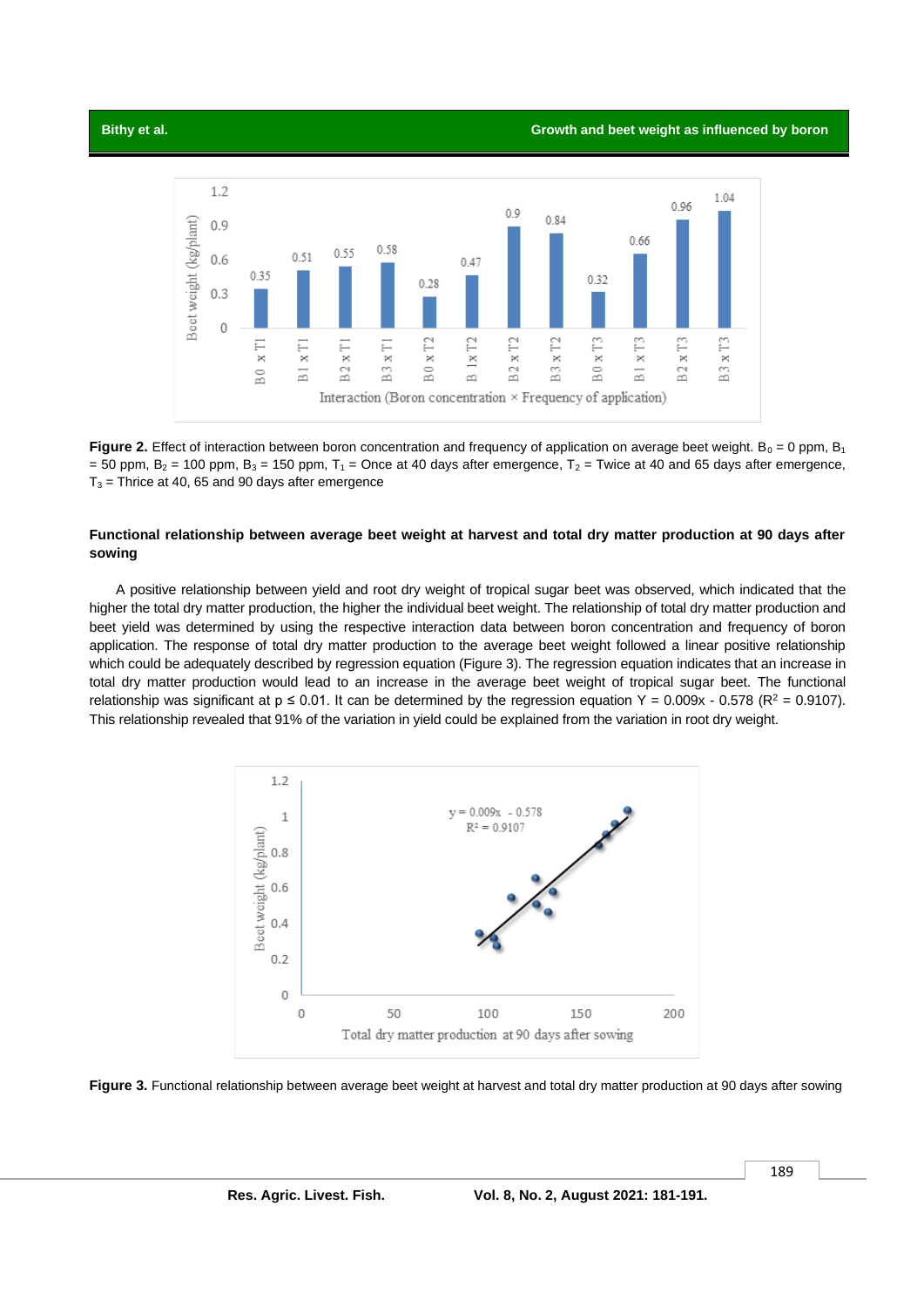# **CONCLUSION**

It appears that the highest growth attributes such as plant height, number of leaves plant<sup>-1</sup>, leaf dry weight, root dry weight, root length and average beet weight were obtained in 150 ppm boron with foliar application thrice at 40, 65 and 90 days after emergence. Therefore, 150 ppm boron applied thrice at 40, 65 and 90 days after emergence seems to be an advantageous practice in terms of growth performance and average beet weight of tropical sugar beet.

# **ACKNOWLEDGEMENTS**

The financial assistance of Ministry of Education, Government of the People's Republic of Bangladesh to conduct the research project (LS2018697) is thankfully acknowledged.

# **CONFLICT OF INTERESTS**

The authors declare that there is no conflict of interests regarding the publication of this paper

# **REFERENCES**

- 1. Abbas MS, MDH Dewdar, ES Gaber and HAA El-Aleem, 2014. Impact of boron foliar application on quantity and quality traits of sugarbeet (*Beta vulgaris* L.) in Egypt. Research Journal of Pharmaceutical, Biological and Chemical Sciences, 5(5): 143–151.
- 2. Abido WAE, 2012. Sugar beet productivity as affected by foliar spraying with methanol and Boron. International Journal of Agriculture Sciences, 4 (7): 287-292.
- 3. Armin M and M Asgharipour, 2012. Effect of time and concentration of boron foliar application on yield and quality of sugarbeet. American-Eurasian Journal of Agricultural and Environmental Sciences, 12: 444–448.
- 4. Aly MSM, 2005: Study of some factors affecting productivity of sugarbeet. PhD Thesis, Faculty of Agriculture, Al-Azhar University, Egypt.
- 5. Barker AV and DT Pilbeam, 2007. Handbook of Plant Nutrition (Books in Soils, Plants and the Environment). CRC Press, Boca Roton, Florida, United States. pp. 773.
- 6. Bithy S, SK Paul, MA Kader, SK Sarkar, CK Mahapatra and AKMR Islam, 2020. Foliar application of boron boosts the performance of tropical sugar beet. Journal of Bangladesh Agricultural University, 18(3): 537–544. <https://doi.org/10.5455/JBAU.121026>
- 7. Blevins DG and KM Lukaszewski, 1998. Boron in plant structure and function. Annual Review of Plant Physiology and Plant Molecular Biology, 49: 481-500.
- 8. Cakmak I and V Römheld, 1997. Boron deficiency-induced impairments of cellular functions in plants. Plant and Soil, 193:71-83. https://doi.org/10.1007/978-94-011-5580-9\_6
- 9. Dom JC, AE Minochle, D Holtgrawe, GS Capella, F Zakrzewski, H Tafer, O Rupp, TR Sorensen, R Stracke, R Reinhardt, A Goesmann, T Kraft, B Schulz, PF Stadler, T Schmidt, T Gabaldon, H Lehrach, B Weisshaar and H Himmelbauer 2014. The genome of the recently domesticated crop plant sugarbeet (*Beta vulgaris*). Nature, 505(7484):546–549. https://doi.org/10.1038/nature12817
- 10. Dordas C, GE Apostolides and O Goundra, 2007. Boron application affects seed yield and seed quality of sugar beets. *Journal of Agricultural Science*, 145: 377–384.
- 11. Enan SAAM, 2011. Effect of transplanting and foliar fertilization with potassium and boron on yield and quality traits of sugar beet sown under saline conditions. Journal of Biology Chemistry and Environmental Science, 6(2):525– 546.
- 12. Enan SAM, 2004. Effect of transplanting and soil application of boron and zinc on yield and quality of sugar beet. Ph.D. Thesis, Fac. Agric. Al-Azhar Univ., Egypt.
- *13.* Enan SAAM, AM El-Saady and AB El-Sayed, 2016. Impact of foliar feeding with alga extract and boron on yield and quality of sugar beet. Egyptian Journal *of* Agronomy*,* 38(2): 319-336.